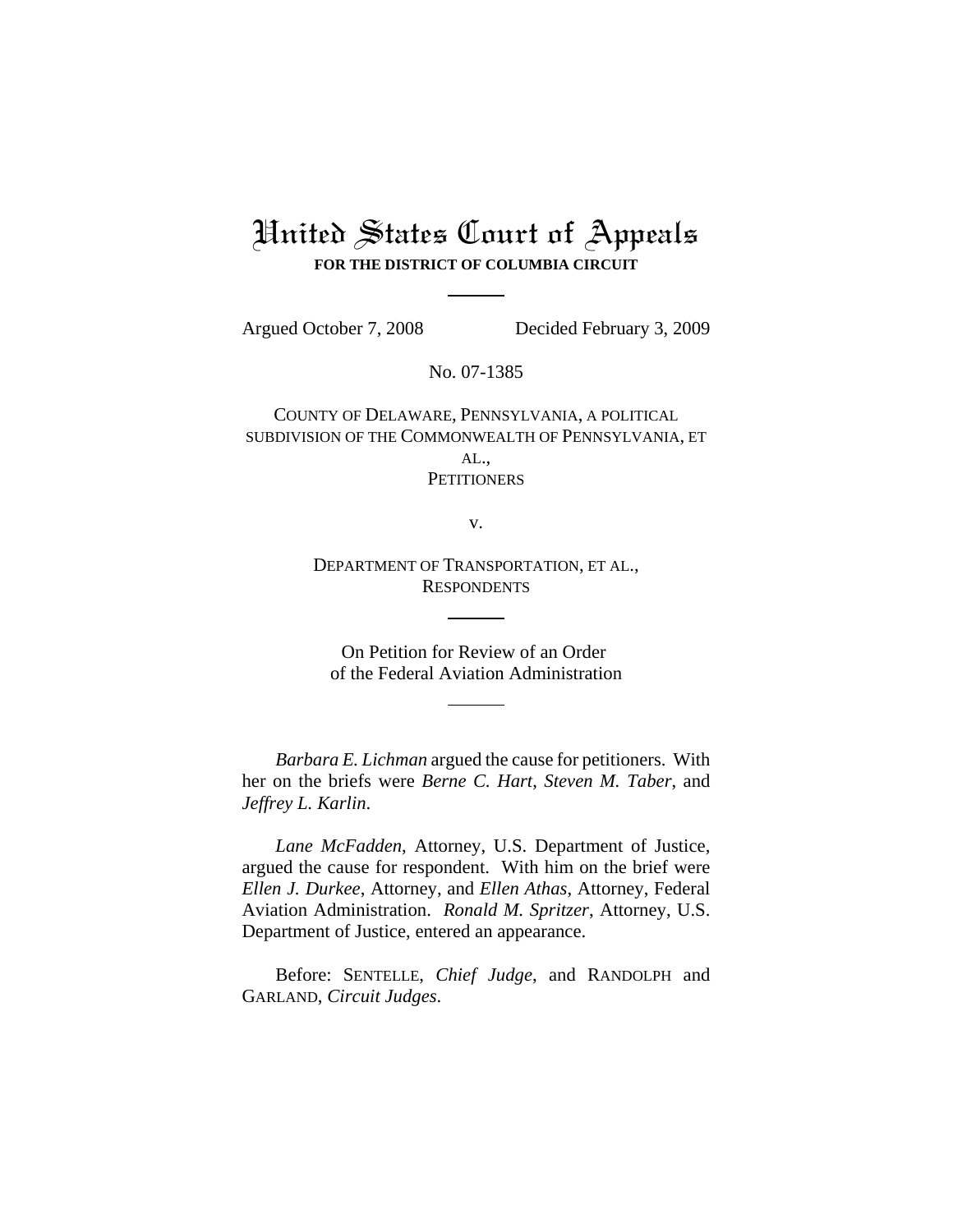#### Opinion for the Court filed by *Chief Judge* SENTELLE.

SENTELLE, *Chief Judge*: On July 30, 2007, the Federal Aviation Administration ("FAA") published a notice in the Federal Register entitled *Federal Presumed to Conform Actions Under General Conformity* ("PTC List"). 72 Fed. Reg. 41,565. The PTC List, promulgated by the FAA under authority granted it by the Environmental Protection Agency ("EPA"), *see* 40 C.F.R. §§ 93.153(f)-(h), set forth a list of 15 categories of FAA actions that are presumed to conform to state implementation plans ("SIPs") of national air quality standards in a particular local area. One of the categories that the PTC List deemed "presumed to conform" to any SIP was Category 14: "Air Traffic Control Activities and Adopting Approach, Departure and Enroute Procedures for Air Operations." 72 Fed. Reg. at 41,578. According to the PTC List, alterations in air traffic control activities at airports are presumed to conform to SIPs if the airspace alterations "are designed to enhance operational efficiency (i.e., to reduce delay), increase fuel efficiency, or reduce community noise impacts by means of engine thrust reductions." *Id.* On September 14, 2007, a group of petitioners comprised of public entities, associations, and individuals filed a petition for review with this court, challenging the validity of the PTC List and the FAA's reliance on the PTC List in making alterations to air traffic control routes in two separate instances. We cannot reach the merits of the petitioners' challenge, however, because they have not established that they have met Article III standing requirements. We therefore dismiss their petition for review.

## **I.**

The Clean Air Act, 42 U.S.C. §§ 7401-7671q, establishes a joint state and federal program to control the country's air pollution by establishing national air quality standards. Under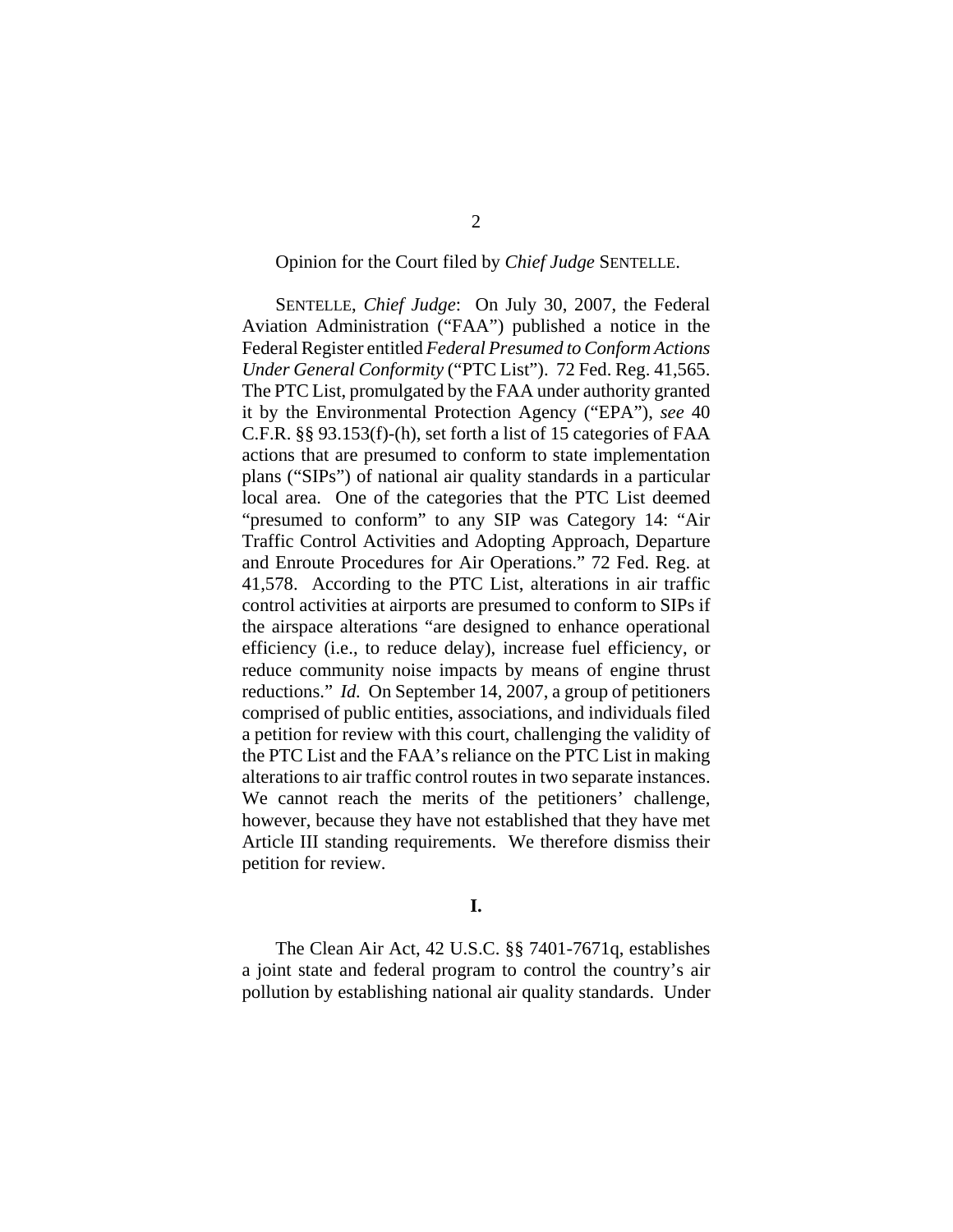this program, states must adopt, and submit to the EPA for approval, SIPs that provide for the implementation, maintenance, and enforcement of these national standards in each of their "air quality control regimes." 42 U.S.C. §  $7410(a)(1)$ . Federal agencies must act consistently with these state plans, and may only engage in or approve activities that conform to SIPs. *See* 42 U.S.C. § 7506(c)(1).

The EPA has promulgated regulations to assist federal agencies in determining whether their actions conform with SIPs. *See* 40 C.F.R. § 93.150 *et seq.* According to these general conformity regulations, if an agency's proposed action affects a maintenance or nonattainment area, the agency must determine whether its proposed action conforms to the Clean Air Act. *See* 40 C.F.R. § 93.153(b). In these instances, an agency must make a conformity determination for each pollutant when the total emissions caused by a proposed action would equal or exceed specified emissions levels or would otherwise be deemed regionally significant. *See* 40 C.F.R. §§ 93.153(b), (i). Prior to making a conformity determination, however, agencies must first conduct an applicability analysis to determine whether these thresholds would be exceeded by the proposed action. *See* 40 C.F.R. § 93.153(c). If the applicability analysis reveals that the effect would be at or below *de minimis* levels, then that activity is exempt from the conformity analysis requirement. 40 C.F.R.  $\S$ § 93.153(c)(1), (2). Such a conformity analysis is therefore only required if the proposed agency conduct exceeds these *de minimis* levels.

The EPA also promulgated regulations allowing federal agencies to establish categories of actions that are presumed to conform to a SIP, and that therefore do not require either an applicability or conformity determination. *See* 40 C.F.R. §§ 93.153(f)-(h). Following the EPA's prescription, the FAA published the PTC List, which set forth 15 categories of actions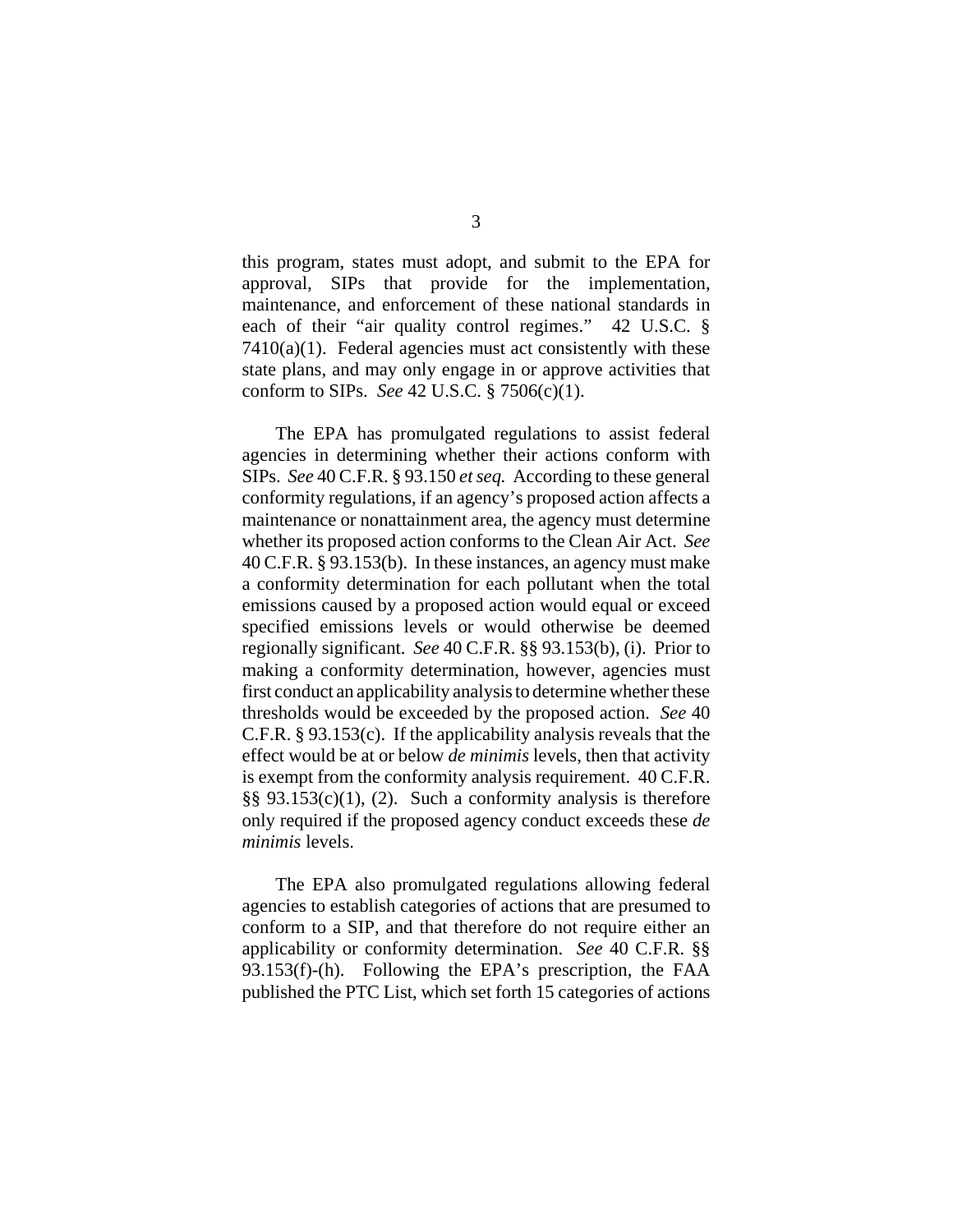that are presumed to conform to any applicable SIPs. 72 Fed. Reg. 41,565 (July 30, 2007). Because the activities listed on the PTC List were presumed to conform to the SIPs, the FAA determined that they did not require either a conformity determination (Section 93.153(b)) or an applicability analysis (Section 93.153(c)). 72 Fed. Reg. at 41,579. As mentioned previously, Category 14 of the PTC List presumes that changes in air traffic control activities at airports conform to the Clean Air Act if those changes "are designed to enhance operational efficiency (i.e., to reduce delay), increase fuel efficiency, or reduce community noise impacts by means of engine thrust reductions." 72 Fed. Reg. at 41,578.

#### **II.**

Petitioners challenge two recent FAA actions in which the FAA altered the air traffic control activities at airports: (1) a change in departure route at McCarran International Airport in Las Vegas, Nevada ("Las Vegas Project"), and (2) a revision of the airspace in the New York/New Jersey/Philadelphia area ("Airspace Redesign"). The FAA modified its departure procedures according to the Las Vegas Project on March 20, 2007. Before implementing this procedure, the FAA conducted a Draft Supplemental Environmental Assessment of the Las Vegas Project, and later issued a Finding of No Significant Impact as a result of the Las Vegas Project. Both reports were issued in November 2006. The reports concluded that the Las Vegas Project would not result in increased emissions of the relevant pollutants because the Las Vegas Project would cause a "decrease in aircraft emissions of all the criteria and precursor pollutants." Accordingly, the FAA determined that the Las Vegas Project had met the *de minimis* air emission requirement in Section  $93.153(c)(2)$ , and therefore was exempt from the conformity analysis requirement under Section 93.153(b).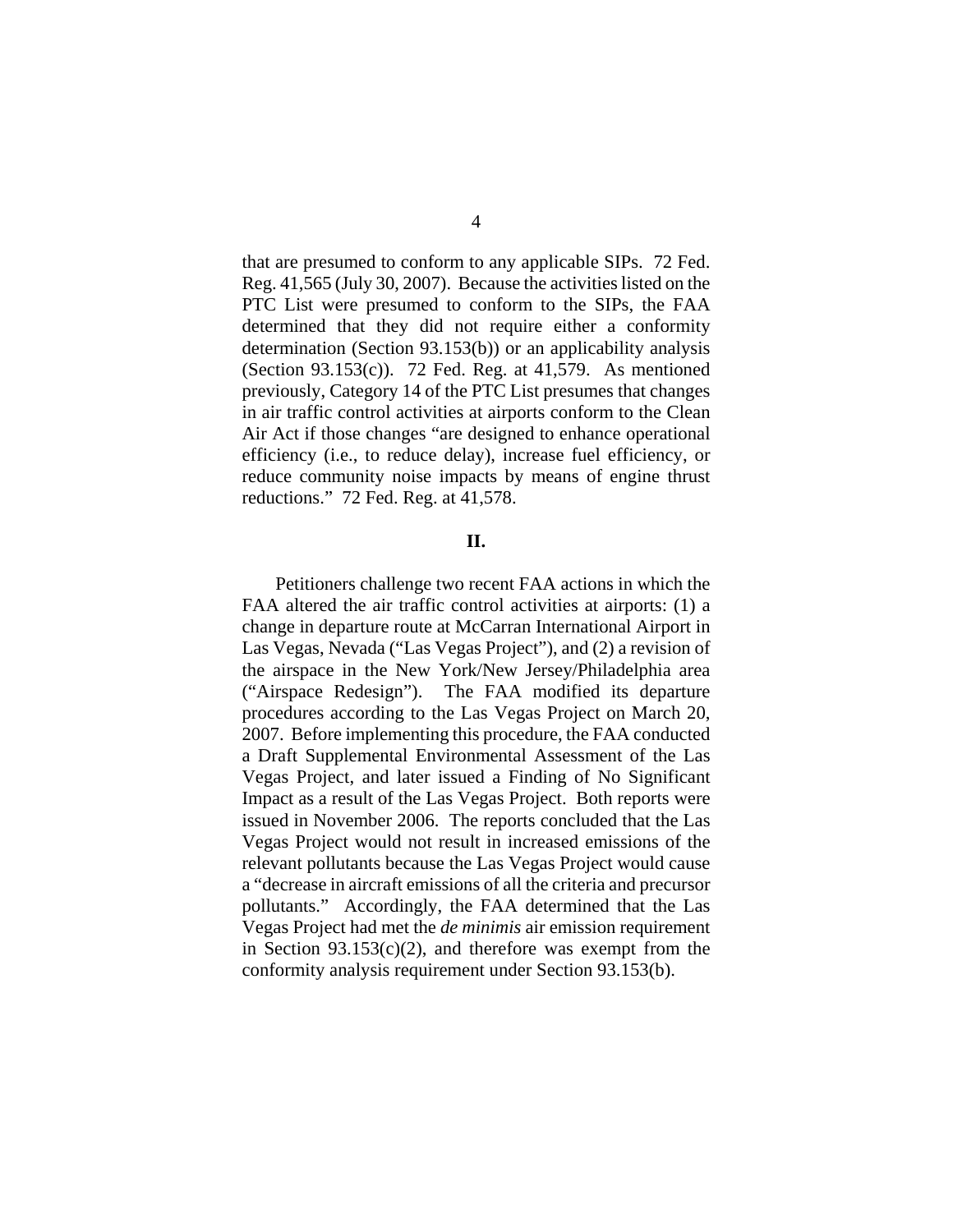The FAA implemented the Airspace Redesign on September 28, 2007. The Airspace Redesign was based on over nine years of environmental study, presented in a Draft Environmental Impact Statement in June 2005 and then a Final Environmental Impact Statement in July 2007. In the July 2007 Final Environmental Impact Statement for the Airspace Redesign, the FAA noted that the PTC List had been created in draft form, but was not yet enacted. Accordingly, the FAA conducted a fuel consumption analysis to determine whether the Airspace Redesign would result in emissions that would exceed the applicable *de minimis* emission levels for the surrounding areas. This study concluded that airline fuel consumption would in fact be reduced under the proposed Airspace Redesign, and that this reduction would in turn reduce emissions rather than increase them. The FAA determined, unsurprisingly, that a reduction in emissions was clearly a *de minimis* impact on the emission levels for the areas surrounding the Airspace Redesign. Accordingly, the FAA determined in its Final Environmental Impact Statement that the Airspace Redesign was exempt, under Section 93.153(c), from having to conduct an additional conformity analysis under Section 93.153(b).

Later, the FAA issued a Corrected Record of Decision when several errors or omissions not relevant to this case were discovered. In this Corrected Record of Decision, the FAA reaffirmed its findings in the Final Environmental Impact Statement that the Airspace Redesign was exempt, under Section 93.153(c), from a conformity analysis under Section 93.153(b), because the fuel consumption analysis revealed that the project "would clearly reduce rather than increase emissions." The FAA also noted that, in the time between the issuance of the Final Environmental Impact Statement and the Corrected Record of Decision, the FAA had finally promulgated the PTC List. Accordingly, based on its findings in the Final Environmental Impact Statement, and the new promulgation of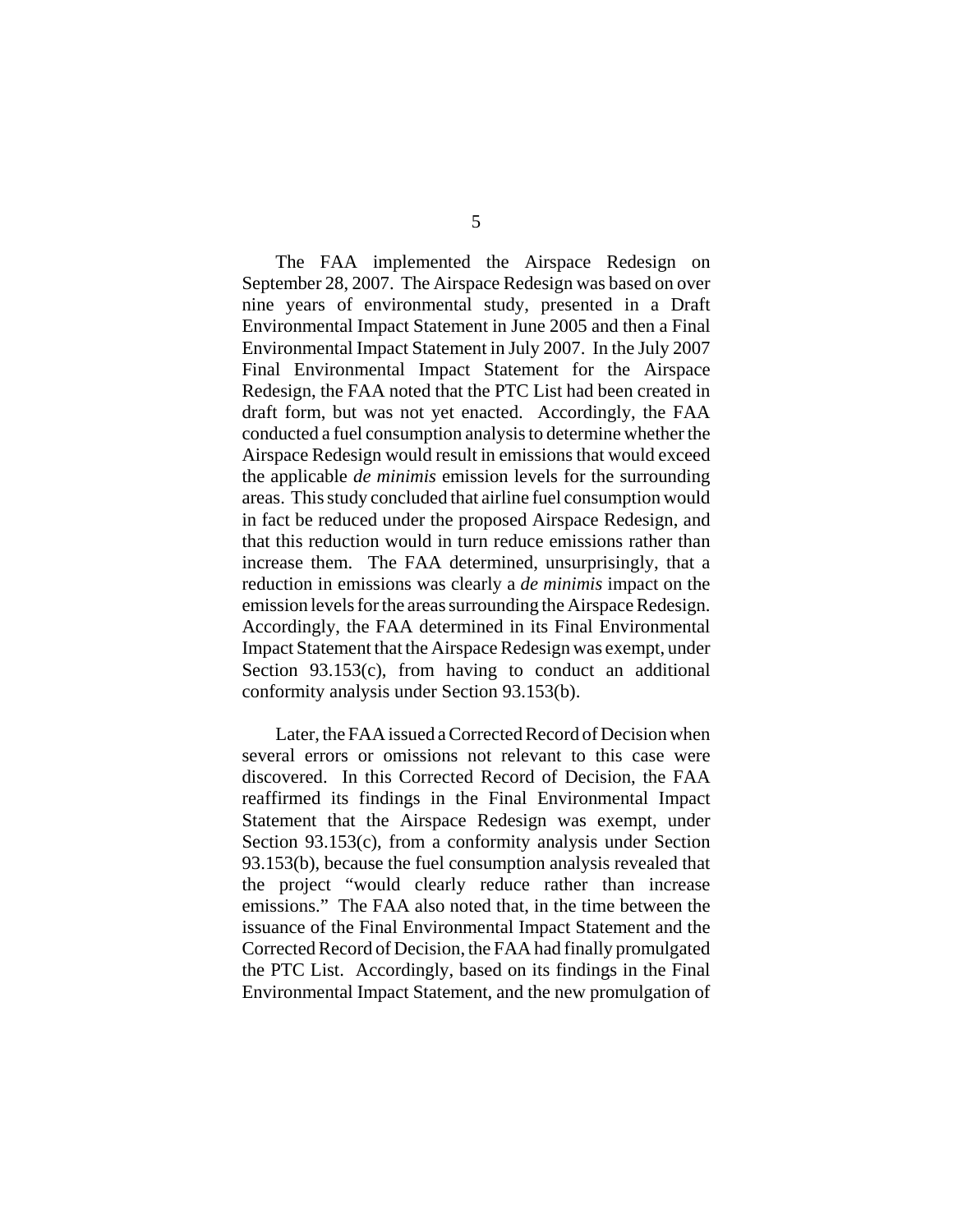the PTC List, the FAA found that the Airspace Redesign was "either exempt or presumed to conform under" the PTC List.

Shortly after these two airspace alterations were implemented, two petitioners (City of Las Vegas and Nevada Environmental Coalition) and others not represented here filed a petition for review of the Las Vegas Project in the Ninth Circuit. That petition is currently awaiting resolution. Twelve groups of petitioners, including two from this case (County of Delaware and Heinz Wildlife Refuge), filed with this court a similar petition for review of the Airspace Redesign. Final briefs are due in that case by March 3, 2009.

In the present case, the petitioners do not challenge the substantive merits of either airspace alteration, or the FAA's findings and conclusions in implementing the projects. Rather, the petitioners challenge the validity of the PTC List, and argue that the FAA's reliance on the PTC List in enacting the Las Vegas Project and the Airspace Redesign caused the FAA to disregard its obligations under the Clean Air Act to provide a complete analysis of the potential adverse impacts on the air quality of the areas surrounding these airspace alterations. This, in turn, injures the County of Delaware and the City of Las Vegas ("public entity petitioners") because they are unable to determine whether the quality of the air that they govern is in compliance with their respective SIPs. The remaining petitioners are also injured because they are at increased risk of being affected by unquantified aircraft emissions, which could affect the quality of the air they breathe.

## **III.**

Article III of the United States Constitution limits the role of the federal judiciary to resolving cases and controversies. U.S. Const. art. III, § 2; *see, e.g.*, *Chicago & Grand Truck Ry.*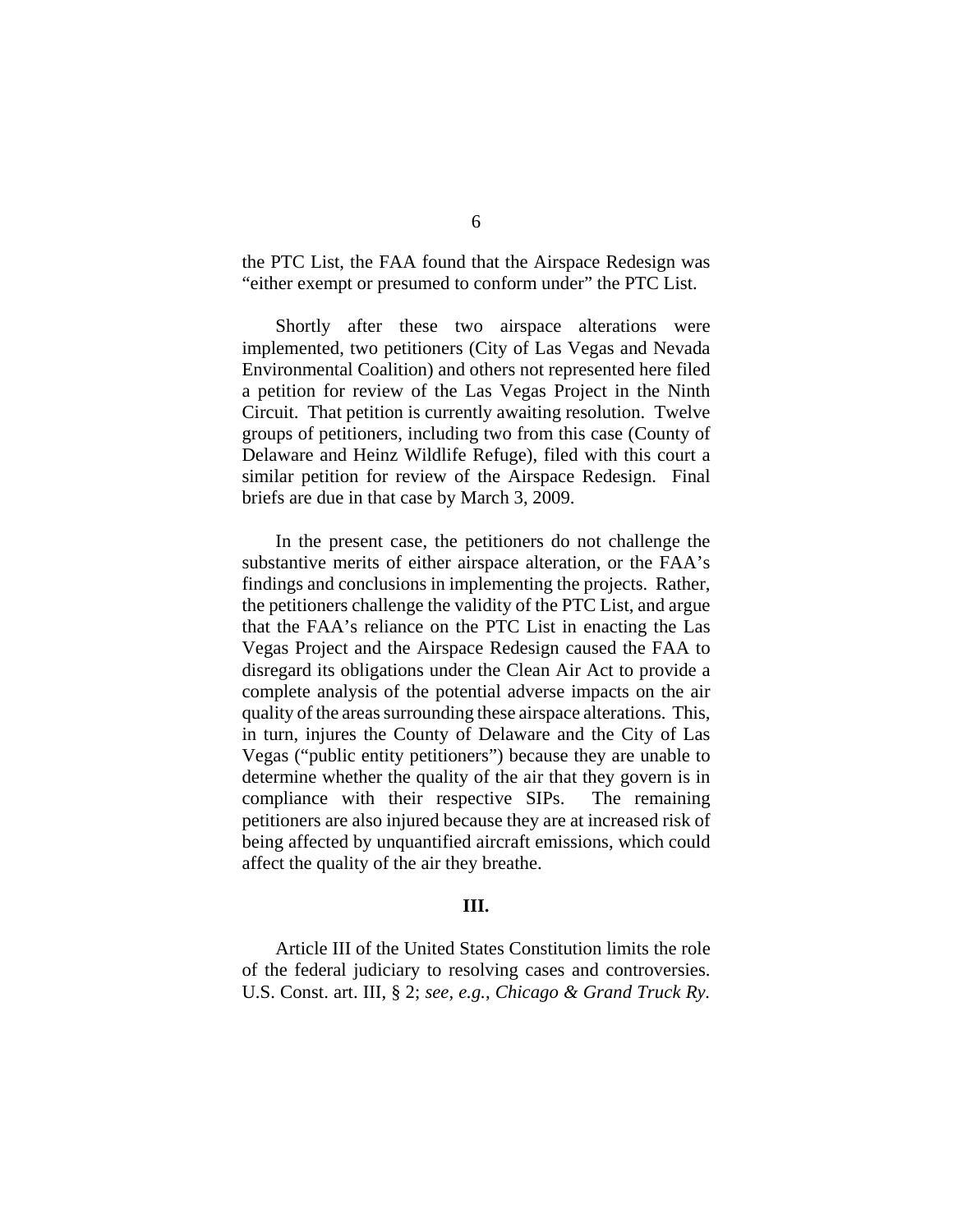*Co. v. Wellman*, 143 U.S. 339, 345 (1892). "[T]he core component of standing is an essential and unchanging part of the case-or-controversy requirement of Article III." *Lujan v. Defenders of Wildlife*, 504 U.S. 555, 560 (1992). Accordingly litigants must show that they have standing to appear before this court before we may exercise jurisdiction over any of their claims. *Id.*

In order to establish the "'irreducible constitutional minimum of standing,'" a party must demonstrate "that it has suffered a 'concrete and particularized' injury that is: [1] actual or imminent [2] caused by or fairly traceable to the act being challenged in the litigation, and [3] redressable by the court." *City of Dania Beach v. FAA*, 485 F.3d 1181, 1185 (D.C. Cir. 2007) (citing *Fla. Audubon Soc'y v. Bentsen*, 94 F.3d 658, 663 (D.C. Cir. 1996) (en banc)); *see also Defenders of Wildlife*, 504 U.S. at 560-61. According to *Defenders of Wildlife*, a litigant may also have standing to challenge an agency's failure to abide by a procedural requirement, provided that this requirement was "designed to protect some threatened concrete interest" of the litigant. *Defenders of Wildlife*, 504 U.S. at 573 n.8; *see Fla. Audubon Soc'y*, 94 F.3d at 664-65. To demonstrate standing in such cases, it is not enough to show that the agency omitted some procedural requirement; to establish a so-called procedural injury, the plaintiff must also show that it is "substantially probable that the procedural breach will cause the essential injury to the plaintiff's own interest." *Fla. Audubon Soc'y*, 94 F.3d at 665. However, a litigant "who alleges a deprivation of a procedural protection to which he is entitled never has to prove that if he had received the procedure the substantive result would have been altered. All that is necessary is to show that the procedural step was connected to the substantive result." *Sugar Cane Growers Coop. of Fla v. Veneman*, 289 F.3d 89, 94- 95 (D.C. Cir. 2002). This court must dismiss the petition if any element of constitutional standing is found lacking. In this case,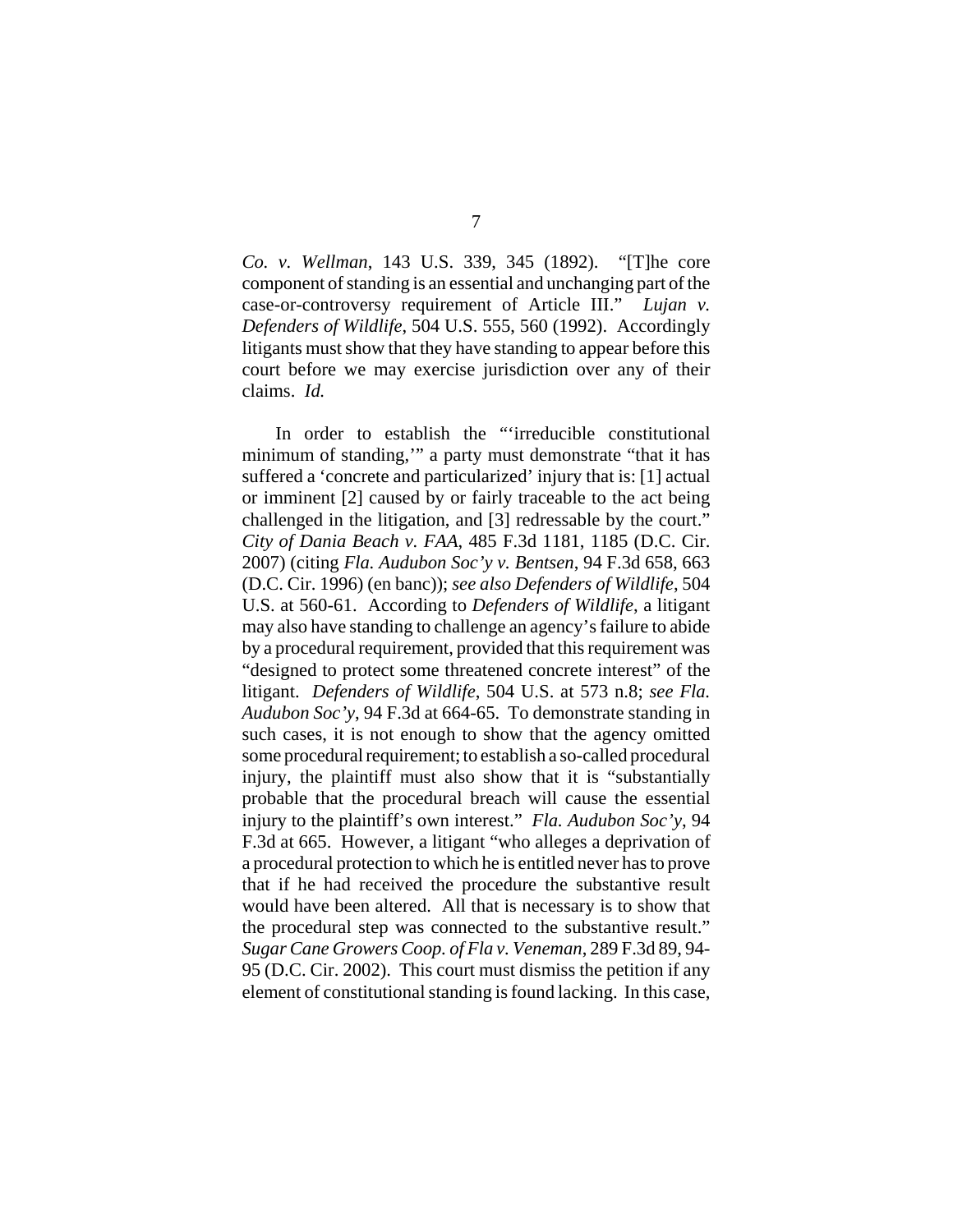the petition for review must be dismissed because it fails to meet both the causation and redressability requirements.

## **Causation**

First, the petitioners have failed to establish that their injury was caused by the FAA's promulgation of and reliance on the PTC List in enacting these two airspace alterations. In order to establish causation sufficient for standing, a plaintiff asserting procedural injuries must demonstrate that there is a "substantial probability that the substantive agency action that disregarded a procedural requirement created a demonstrable risk . . . of injury to the particularized interests of the plaintiff." *Fla. Audubon Soc'y*, 94 F.3d at 669 (citation omitted); *see also Ctr. for Law and Educ. v. Dep't of Educ.*, 396 F.3d 1152, 1167 (D.C. Cir. 2005) (explaining standard for establishing causation in procedural injury cases). Here, the petitioners' affidavits assert that their alleged injuries are caused by the PTC List because the FAA relied on the PTC List when it implemented the Airspace Redesign and the Las Vegas Project, which in turn increased the risk of potentially adverse effects that these two airspace alterations would have on the areas in which the petitioners live.

This argument has no support in the record. The record reveals that the FAA did not rely on the promulgated PTC List in issuing either airspace alteration, and that the applicability analyses supporting an exemption for both airspace alterations predated the promulgation of the PTC List. The PTC List was officially promulgated on July 30, 2007. 72 Fed. Reg. 41,565. Based on this fact alone, the FAA clearly did not—and could not—rely on the finalized PTC List in undertaking the two airspace alterations. In fact, the Las Vegas Project predates the promulgation of the PTC List by eight months. Both the Final Supplemental Environmental Assessment and the Record of Decision for the Las Vegas Project were issued in November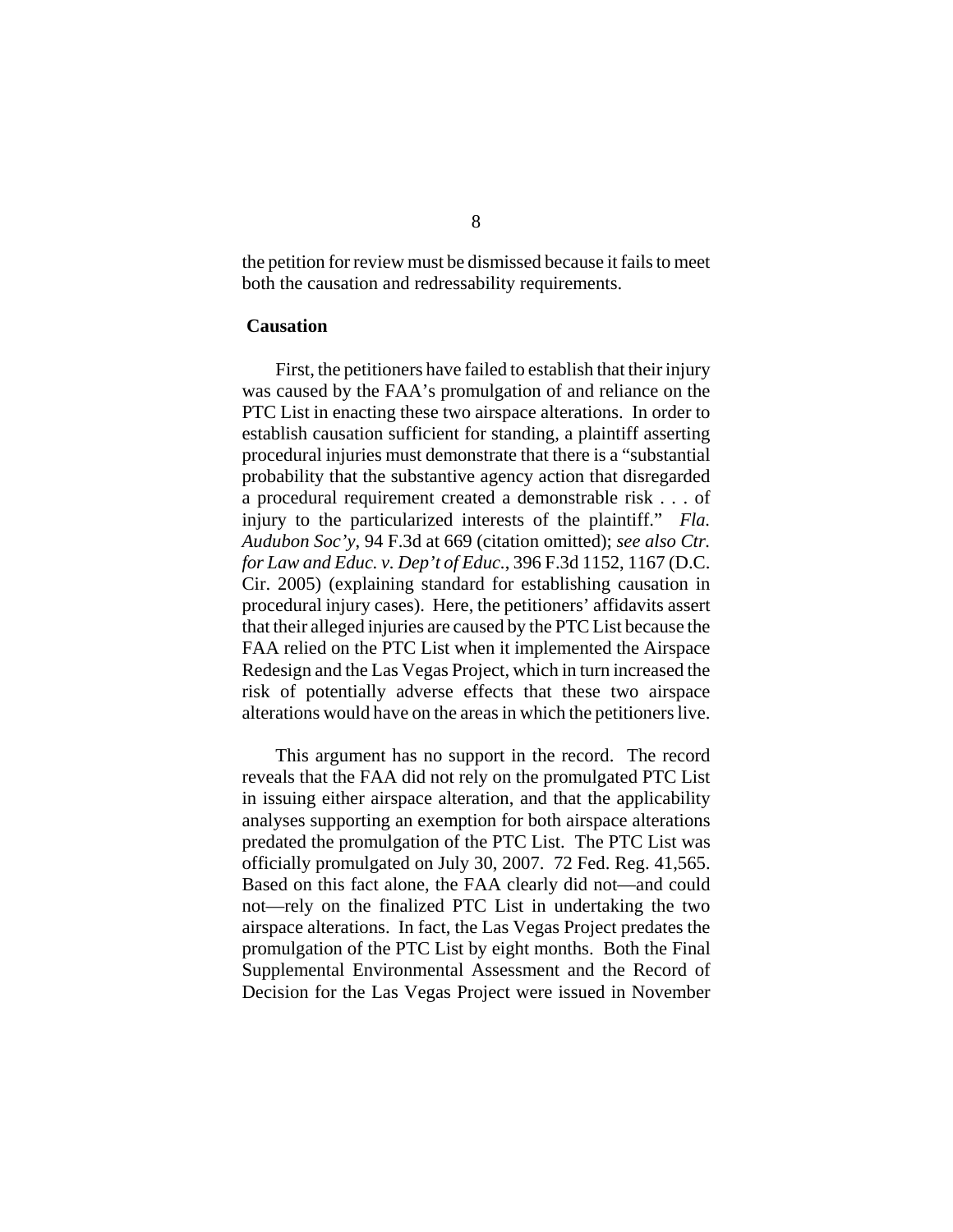2006. Similarly, the Final Environmental Impact Statement for the Airspace Redesign was issued in July 2007, prior to the promulgation of the final PTC List later that month.

The petitioners point to two statements by the FAA as evidence that the PTC List did *not*, in fact, predate the issuance of the Las Vegas Project or the Airspace Redesign, and that, consequently, the FAA's reliance on the PTC List caused the petitioners' injuries. First, the petitioners point to the FAA's statement in an opposition brief in the Ninth Circuit challenge to the Las Vegas Project asking the Ninth Circuit to apply the PTC List in that matter. Petitioners argue that this is evidence that the FAA believed the PTC List applied when it issued the Las Vegas Project. This argument is ludicrous. An agency relies on a rule at the point that the rule is final, not before. It is undisputed that the Las Vegas Project was enacted eight months before the PTC List was promulgated. A statement from a parties' brief in a wholly separate matter, taken out of context, does not alter this finding. Therefore, the petitioners have not—and cannot—establish a causal link between the PTC List and the issuance of the Las Vegas Project.

Second, the petitioners point to a sentence in the FAA's Corrected Record of Decision for the Airspace Redesign—which was issued in September 2007, *after* the PTC List was promulgated—as proof that the FAA relied on the PTC List in enacting the Airspace Redesign. In the Corrected Record of Decision, the FAA stated that "[b]ased upon the [Environmental Impact Statement, issued in July 2007,] . . . the proposed airspace redesign alternatives and the selected project are either exempt *or presumed to conform under the [nowfinalized PTC List*]." This statement, the petitioners argue, clearly establishes that the FAA relied on the PTC List in enacting the Airspace Redesign, at least in part, because the FAA stated that the Airspace Redesign was "presumed to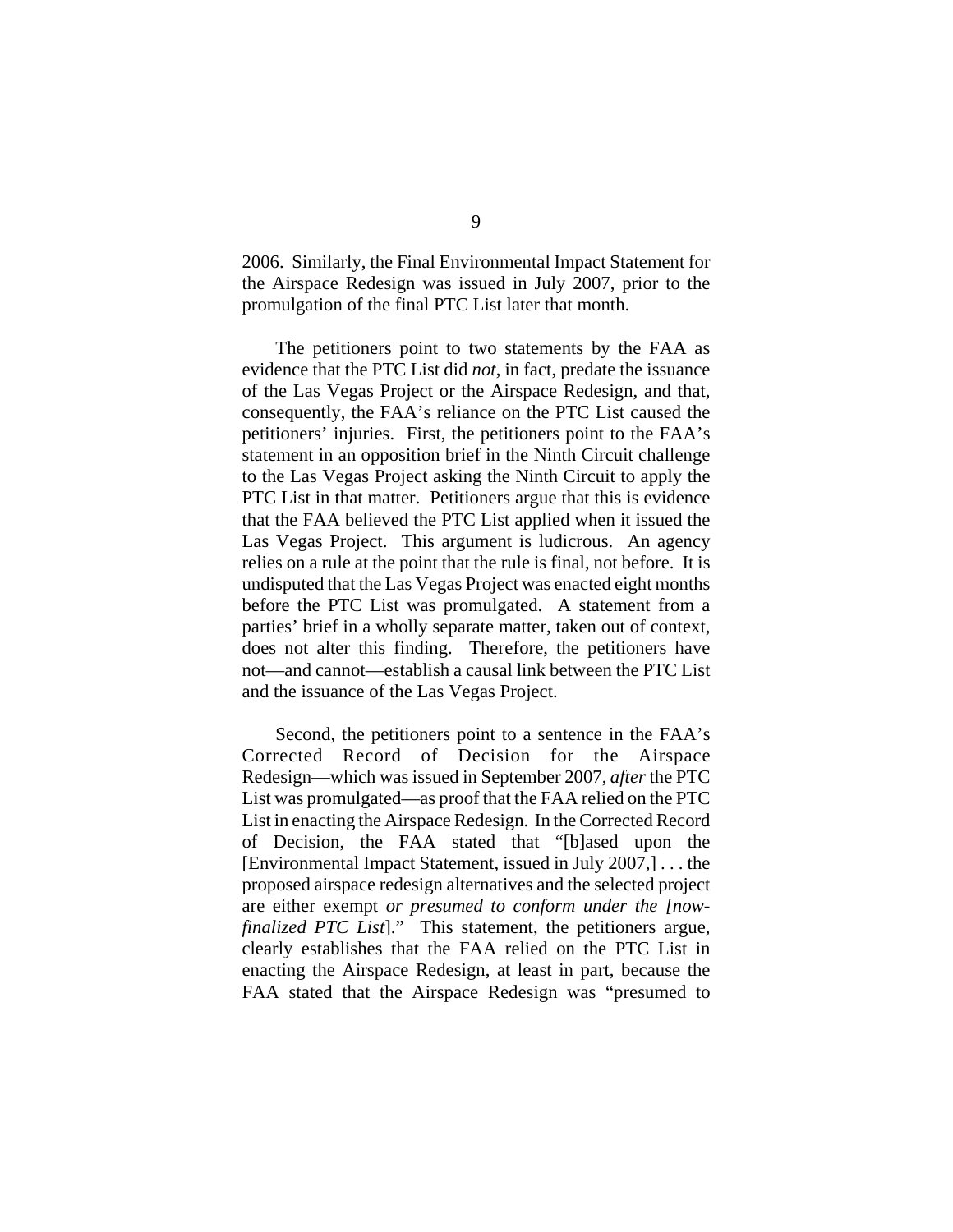conform" under the PTC List. The only reason that such a presumption would be used in this way would be if the presumption were part of a finalized rule, and the FAA relied on that rule. Therefore, the petitioners argue that their injuries arising out of the Airspace Redesign were caused by the PTC List because the FAA relied on the presumption of conformity set forth therein when it issued the Corrected Record of Decision for the Airspace Redesign.

The court is not moved. In its Corrected Record of Decision for the Airspace Redesign, the FAA indicated that the Airspace Redesign's presumption of conformity was but one of *two* alternative grounds on which it based its finding that there was no significant adverse environmental impact caused by the Airspace Redesign. As mentioned previously, the FAA also conducted an independent fuel burn analysis of the previous air traffic design versus that under the proposed Airspace Redesign. Based on this analysis, the FAA concluded that the Airspace Redesign "would clearly reduce rather than increase emissions." As a result, the FAA determined that the Airspace Redesign was exempt under Section 93.153(c) from conducting a full conformity analysis under Section 93.153(b). The petitioners have not challenged either the validity of these findings or the FAA's conclusions from it. Accordingly, we must assume that both the study and the FAA's conclusions are valid. *See City of Cleveland, Ohio v. FERC*, 773 F.2d 1368, 1374 (D.C. Cir. 1985). We must also assume, at least for the purposes of this standing analysis, that the FAA's unchallenged finding that the Airspace Redesign was exempt under Section 93.153(c) was valid. Because the FAA rested its finding on a valid ground that did not involve the PTC List, it is irrelevant whether the FAA found in the alternative that it did not have to conduct a full conformity analysis because the PTC List allowed it. Even if this alternative determination were incorrect, and we do not speak to whether it is, the FAA's valid finding that the Airspace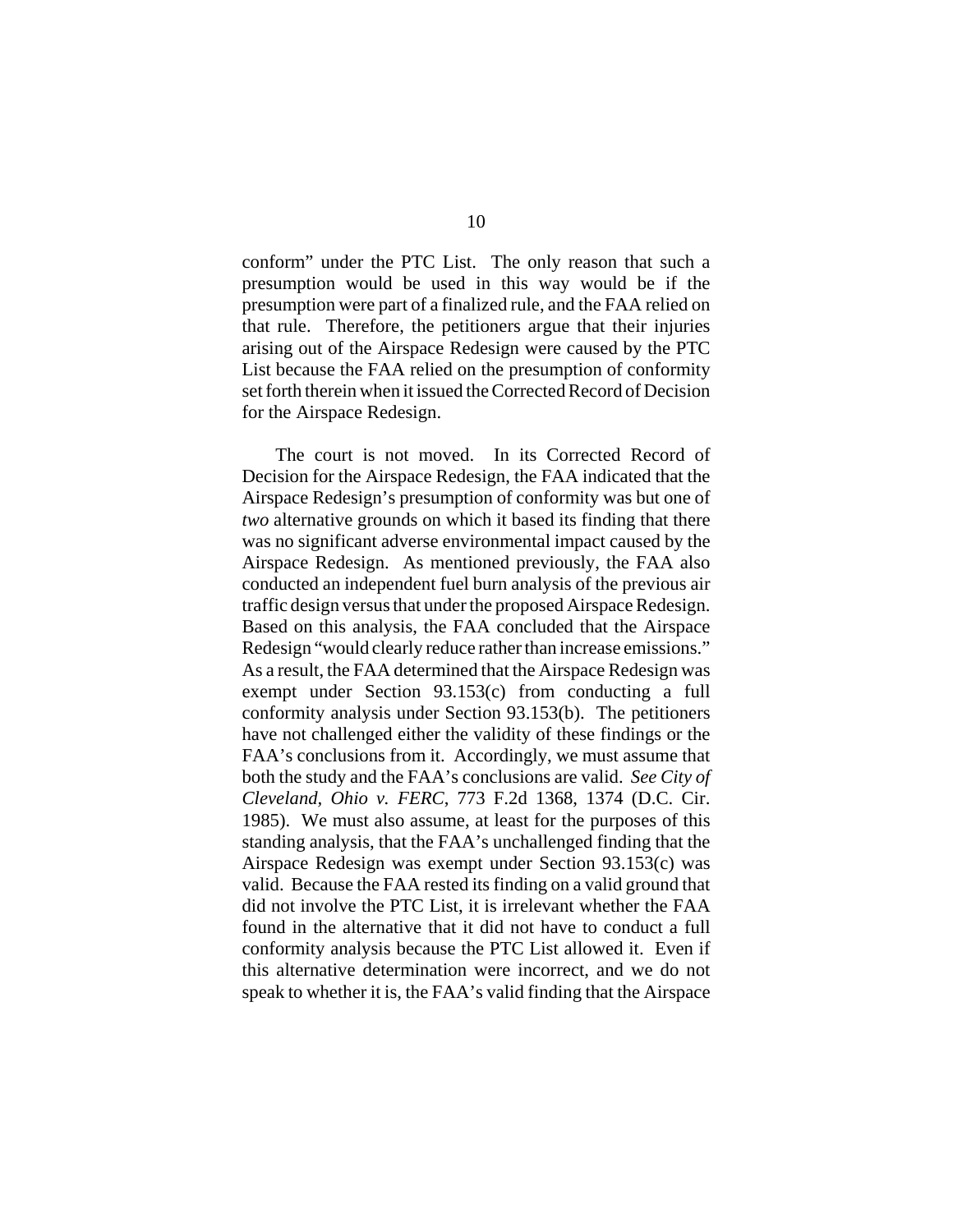Redesign was exempt under Section 93.153(c) establishes that the FAA's approval of the Airspace Redesign without conducting a full conformity analysis would still stand. Accordingly, the petitioners cannot establish that their alleged injuries were caused by the FAA's reliance on the PTC List in enacting the two airspace alterations at issue.

## **Redressability**

Finally, the petitioners have also failed to establish that this court can, in this action, actually redress any injury to the petitioners that might have been caused by the FAA's promulgation of the PTC List. We reach this conclusion for the same reasons set forth in our discussion of the causation element.

In order to determine redressability, the court must examine "whether the relief sought, assuming that the court chooses to grant it, will likely alleviate the particularized injury alleged." *Fla. Audubon Soc'y*, 94 F.3d at 663-64 (footnote omitted) (citing *Simon v. Eastern Ky. Welfare Rights Org.*, 426 U.S. 26, 38-39 (1976)). Here, the petitioners seek to overturn the PTC List and remand the FAA's two airspace redesigns so that the FAA may be forced to conduct additional analyses surrounding the two redesigns. Accordingly, the court's redressability determination depends on whether overturning the PTC List would likely alleviate the petitioners' injuries.

Overturning the PTC List will not redress the petitioners' harm. As mentioned previously, the FAA did not—and could not—rely on the PTC List in enacting the Las Vegas Project or the Airspace Redesign. Rather, the FAA relied on other independent analyses to support its decision to enact the two redesigns without conducting an additional and more encompassing conformity analysis under Section 93.153(b).